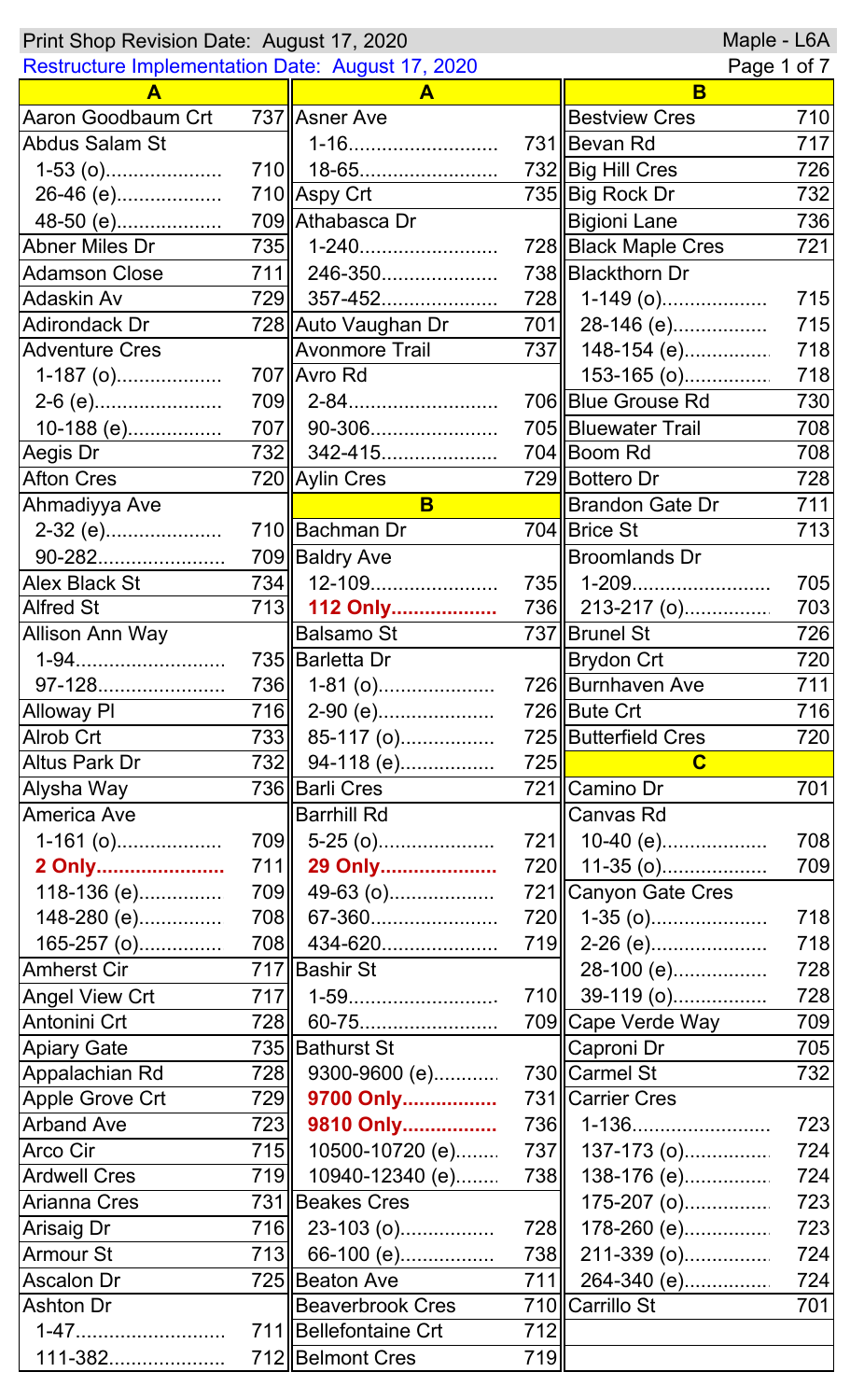|                                                         | Maple - L6A<br>Print Shop Revision Date: August 17, 2020 |                                |             |                       |     |  |
|---------------------------------------------------------|----------------------------------------------------------|--------------------------------|-------------|-----------------------|-----|--|
| <b>Restructure Implementation Date: August 17, 2020</b> |                                                          |                                | Page 2 of 7 |                       |     |  |
| C                                                       |                                                          | C                              |             | D                     |     |  |
| <b>Carron Ave</b>                                       |                                                          | <b>Crestbank Crt</b>           |             | 718   Dufferin St     |     |  |
| 2-11                                                    |                                                          | 706 Crew Cres                  | 708         | 9500-9710 (e)         | 738 |  |
| 12-98                                                   |                                                          | 711 Crieff Ave                 |             | 9605-12001 (o)        | 738 |  |
| Carrville Woods Cir                                     | 729                                                      | 1-12                           | 706         | 9720-9730 (e)         | 726 |  |
| Casabel Dr                                              | 701                                                      | 14-77                          | 711         | 9740-9888 (e)         | 738 |  |
| Casavant Crt                                            |                                                          | 736 Crimson Forest Dr          | 729         | 9930-9980 (e)         | 726 |  |
| <b>Cassia Cres</b>                                      |                                                          | 715 Croley St                  |             | 735 10500-12300 (e)   | 738 |  |
| <b>Castlehill Rd</b>                                    |                                                          | 716 Cromarty PI                |             | 716 Dunblane Ave      | 711 |  |
| <b>Catalpa Cres</b>                                     |                                                          | 726 Cromwell Rd                |             | 716 Dunoon Dr         | 711 |  |
| <b>Cedarpoint Crt</b>                                   |                                                          | 731   Cunningham Dr            |             | Е                     |     |  |
| Celeste Dr                                              | 728                                                      | 81-107                         |             | 711 Eagle Rock Way    | 727 |  |
| Chaiwood Crt                                            | 731II                                                    | 111-246                        |             | 706 Eagles Landing Rd | 734 |  |
| <b>Chart Ave</b>                                        | 709                                                      | 337-531                        |             | 714 Eaglet Crt        | 721 |  |
| Chaya Sara Gdns                                         | 732                                                      | 536-544 (e)                    |             | 715 Eddington PI      | 704 |  |
| Chayna Cres                                             |                                                          | 725 Curtiss Crt                |             | 705 Edison PI         | 724 |  |
| <b>Cherhill Dr</b>                                      | 720                                                      | D                              |             | Elena Cres            |     |  |
| Cherokee Dr                                             |                                                          | 706 Dalcairney Rd              |             | 2-170                 | 703 |  |
| <b>Cherry Bush Rd</b>                                   | 726                                                      | 12-16                          |             | 703   172-207         | 705 |  |
| Chiara Dr                                               | 707                                                      | 17-40                          |             | 705 Elihof Dr         |     |  |
| <b>Church St</b>                                        |                                                          | 717 D'Amato Cres               | 718         | 2-38 (e)              | 732 |  |
| <b>Clarkson Mews</b>                                    |                                                          | 714 Daniel Bram Dr             | 737         | 29-55 (o)             | 733 |  |
| <b>Clemson Cres</b>                                     |                                                          | 717 Deepsprings Cres           |             | 701 40-58 (e)         | 733 |  |
| <b>Cloverhill Crt</b>                                   |                                                          | 714 Del Francesco Way          |             | 707 Emmitt Rd         | 704 |  |
| <b>Coast Ave</b>                                        |                                                          | 709 Delfire St                 |             | 711 Empress Rd        | 716 |  |
| Colombo Cres                                            |                                                          | 712 Denton Cir                 |             | 722 Enola PI          | 719 |  |
| <b>Conger St</b>                                        |                                                          | 735 Dew Drop Crt               |             | 738 Equator Cres      | 709 |  |
| <b>Convoy Cres</b>                                      |                                                          | 708 Dicarlo Dr                 | 719         | F                     |     |  |
| Cook'S Mill Cres                                        |                                                          | 730 Dimarino Dr                |             | 736 Fairmont Ave      | 711 |  |
| Cooper Creek Crt                                        |                                                          | 712 Dina Rd                    |             | 719 Falkirk Cres      | 706 |  |
| Coral Acres Dr                                          |                                                          | <b>Discovery Trail</b>         |             | Falvo St              | 722 |  |
| 2-35                                                    |                                                          | 724   16-120                   |             | 709 Fancamp Dr        | 727 |  |
| 65-117 (o)                                              |                                                          | 725    271-312                 |             | 707 Fanning Mills Cir | 735 |  |
| Corkwood Cres                                           |                                                          | <b>District Av</b>             |             | 723 Farrell Rd        | 735 |  |
| 2-92 (e)                                                |                                                          | 715 District Ave               |             | 723 Featherwood Dr    | 725 |  |
| 7-95 (o)                                                |                                                          | 715 Domingo St                 |             | Ferdinand Ave         |     |  |
|                                                         |                                                          |                                |             |                       |     |  |
| 94-108 (e)                                              |                                                          | 718   1-10                     |             | 707   1-9             | 709 |  |
| 97-107 (o)                                              |                                                          | 718   12-132<br>711 Donzi Lane |             | 708    15-146         | 708 |  |
| <b>Cormel St</b>                                        |                                                          |                                |             | 736 Fermar Dr         | 714 |  |
| <b>Country Drive Lane</b>                               |                                                          | 710 Drummond Dr                |             | Ferretti St           |     |  |
| Countrywide Crt                                         | 736                                                      | 16-111                         |             | $714$   1-12          | 735 |  |
| <b>Craddock St</b>                                      | 712                                                      | 132-199                        |             | 715   15-104          | 736 |  |
| Craigvale St                                            |                                                          | 202-276                        |             | 718 Fiddlers Cir      | 738 |  |
| 1-12                                                    | 725                                                      | 279-338                        |             | 715 Fieldcroft Crt    | 720 |  |
| 15-20                                                   | 721                                                      |                                |             | <b>Fieldgate Dr</b>   | 719 |  |
| <b>Cranney St</b>                                       | 713                                                      |                                |             | <b>Fifefield Dr</b>   | 720 |  |
| <b>Cranston Park Ave</b>                                |                                                          |                                |             | Findhorn Cres         | 717 |  |
| 20-336                                                  | 714                                                      |                                |             | <b>Fitzmaurice Dr</b> | 735 |  |
| 374-491                                                 | 712                                                      |                                |             | Fletcher Dr           | 714 |  |
| <b>Cresswell Ave</b>                                    | 706                                                      |                                |             | <b>Foley Cres</b>     | 735 |  |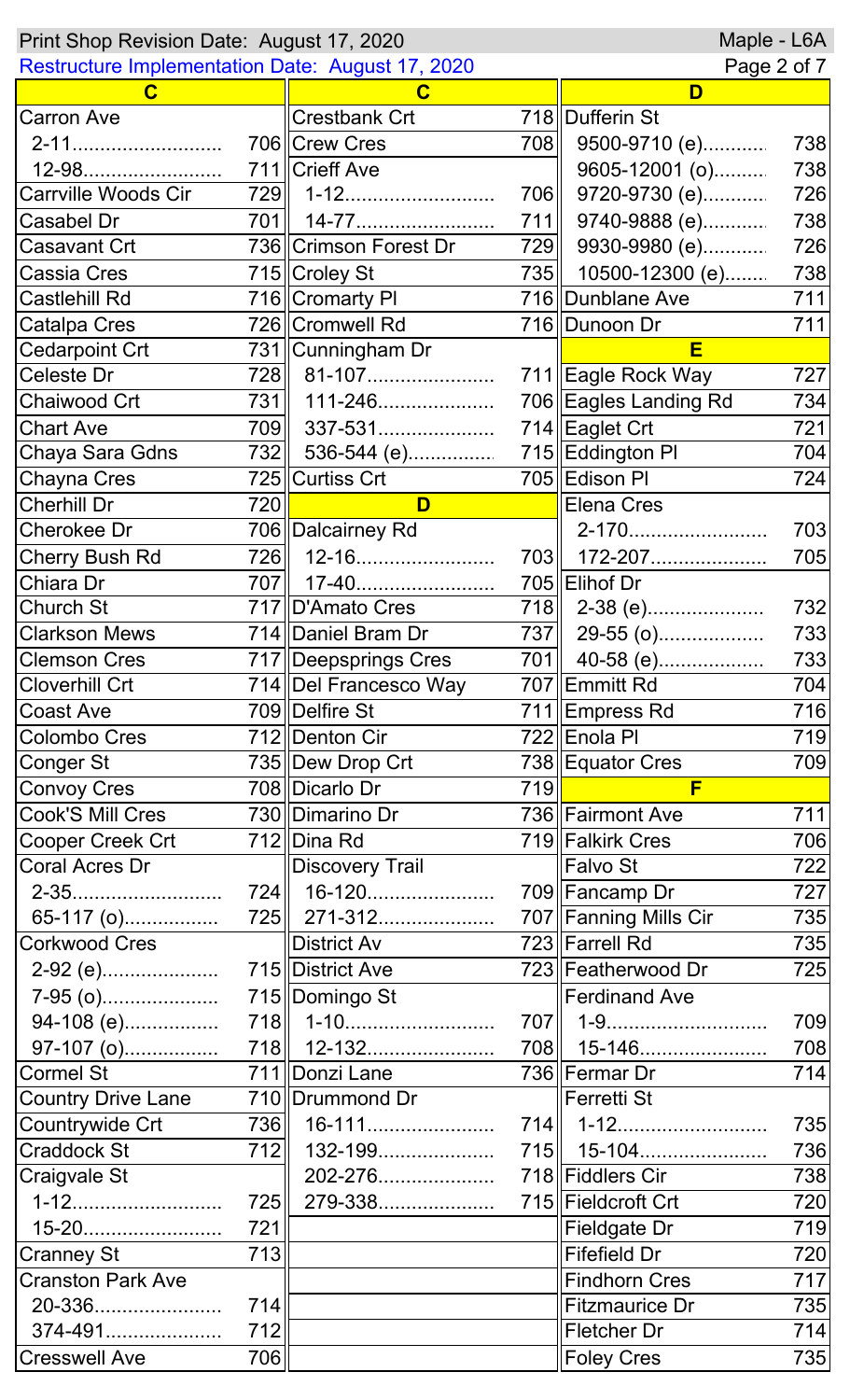| Maple - L6A<br>Print Shop Revision Date: August 17, 2020 |                  |                       |     |                             |     |  |
|----------------------------------------------------------|------------------|-----------------------|-----|-----------------------------|-----|--|
| <b>Restructure Implementation Date: August 17, 2020</b>  |                  |                       |     | Page 3 of 7                 |     |  |
|                                                          |                  | G                     |     |                             |     |  |
| Foot Hills Rd                                            |                  | 728 Goyo Gate         |     | 710 Isaac Murray Ave        |     |  |
| <b>Foxhill Dr</b>                                        |                  | 719 Gracefield Crt    | 717 | 2-108 (e)                   | 712 |  |
| <b>Freedom Trail</b>                                     |                  | <b>Gram St</b>        | 717 | 11-105 (o)                  | 712 |  |
| 278 Only                                                 |                  | 726 Grampian Ave      | 706 | 107-371 (0)                 | 718 |  |
| 282-294 (e)                                              |                  | 725 Grand Trunk Av    |     | 110-370 (e)                 | 718 |  |
| G                                                        |                  | 30-331                |     | 723 Islay Cres              | 711 |  |
| Gale Way                                                 | 708              | 354-406               |     | 724 Israel Zilber Dr        | 737 |  |
| Gamla Rd                                                 |                  | 408-668               |     | 726 Vy Glen Dr              |     |  |
| $1-37$ (o)                                               |                  | 731 Grand Valley Blvd | 707 | 3-75                        | 724 |  |
| 2-66 (e)                                                 |                  | 731 Granger St        |     | $\overline{713}$ 76-204 (e) | 726 |  |
| 41-65 (o)                                                |                  | 732 Greenock Dr       |     | $\overline{716}$ 79-123 (o) | 726 |  |
| Gardi Crt                                                |                  | 716 Greenview Cir     |     | $718$ 195-203 (o)           | 724 |  |
| <b>Gardner PI</b>                                        |                  | 713 Greystone Gate    | 728 | 207-235                     | 725 |  |
| Gatehead Rd                                              |                  | <b>Gully Lane</b>     | 709 | $\mathbf{J}$                |     |  |
| 2-8 (e)                                                  | 705              | H                     |     | Jack Pine Rd                | 725 |  |
| 11-49                                                    |                  | 703 Halo Crt          |     | 724 Jackson St              | 717 |  |
| Genoa Rd                                                 |                  | 709 Harcourt St       |     | 737 Jane St                 |     |  |
| George Kirby St                                          |                  | 730 Haven Rd          |     | $732$ 9225-9255 (o)         | 702 |  |
| Germana PI                                               |                  | 728 Hawker Rd         |     | 9300-9411                   | 701 |  |
| <b>Gesher Cres</b>                                       |                  | 1-101                 | 703 | 9421-9461 (o)               | 702 |  |
| $2-34$ (e)                                               |                  | 731   102-259         | 705 | 9431 Only L6A 4H9           | 703 |  |
| 38-187                                                   |                  | 732 Haymer Dr         | 711 | 9451 Only L6A 4J1           | 703 |  |
| Giancola Cres                                            |                  | 718 Heintzman Cres    |     |                             | 703 |  |
|                                                          |                  |                       |     | 9471 Only                   |     |  |
| Gianmarco Way                                            |                  |                       | 734 | 9520 Only                   | 710 |  |
| Gina Dr                                                  | 707              | 38-159                | 736 | 9601-9855 (o)               | 704 |  |
| Giordano Way                                             |                  | 736   160-190         | 734 | 10156-10174 (e)             | 707 |  |
| Giorgia Cres                                             |                  | 728 Helmsdale Ave     | 714 | 10520-12120 (e)             | 710 |  |
| Giotto Cres                                              |                  | 712 Heriot Place      | 729 | 10555 Only                  | 711 |  |
| Givon St                                                 |                  | Heritage Estates Rd   |     | 733 10735-12383 (o)         | 710 |  |
| 1-48                                                     |                  | 731 Hill St           |     | 727 Janessa Crt             | 734 |  |
| 49-66                                                    |                  | 732 Hollybush Dr      |     | 703 Jarrett Crt             | 701 |  |
| <b>Glacier Crt</b>                                       |                  | 728 Honey Locust Crt  |     | 738 Jazz Dr                 |     |  |
| <b>Gladstone Ave</b>                                     |                  | 711 Horse Rake Rd     |     | 735    1-77                 | 726 |  |
| <b>Gladue St</b>                                         |                  | Hudson Dr             |     | 706 78-110                  | 725 |  |
| 1-24                                                     |                  | 736 Hunterwood Chase  |     | Jensen Crt                  | 706 |  |
| 27-76                                                    | 737              |                       |     | 728 John Deisman Blvd       | 708 |  |
| <b>Glenheron Cres</b>                                    |                  | $736$    83-147 (o)   |     | 738 Journal Ave             | 708 |  |
| Glenkindie Ave                                           | 706              | 86-136 (e)            |     | 738 Julliard Dr             | 701 |  |
| <b>Glenngarry Cres</b>                                   | <b>727</b>       | 140-300 (e)           | 728 | $\overline{\mathsf{K}}$     |     |  |
| Glenside Dr                                              |                  | 171-301 (o)           |     | 728 Kaia Crt                | 734 |  |
| 1-86                                                     |                  | 703 Hurst Ave         |     | 735 Kale Cres               | 704 |  |
| 89-171                                                   | 705              | $\mathbf{I}$          |     | Kavala St                   | 721 |  |
| Golden Forest Rd                                         |                  | 724 Ilan Ramon Blvd   |     | Kayla Cres                  | 704 |  |
| Golden Orchard Rd                                        | 725              | 180 Only              |     | 730 Keatley Dr              | 735 |  |
| <b>Golden Spruce Lane</b>                                |                  | 713    275-306        | 731 |                             |     |  |
| <b>Golden Trail</b>                                      | 731 <sup> </sup> | 375-572               | 732 |                             |     |  |
| <b>Goldenview Crt</b>                                    | 734              | 643-667 (o)           | 733 |                             |     |  |
| Goodman Cres                                             |                  | 717   Inverness Close | 711 |                             |     |  |
| <b>Gosling Rd</b>                                        |                  | 717   Ironbark Crt    | 729 |                             |     |  |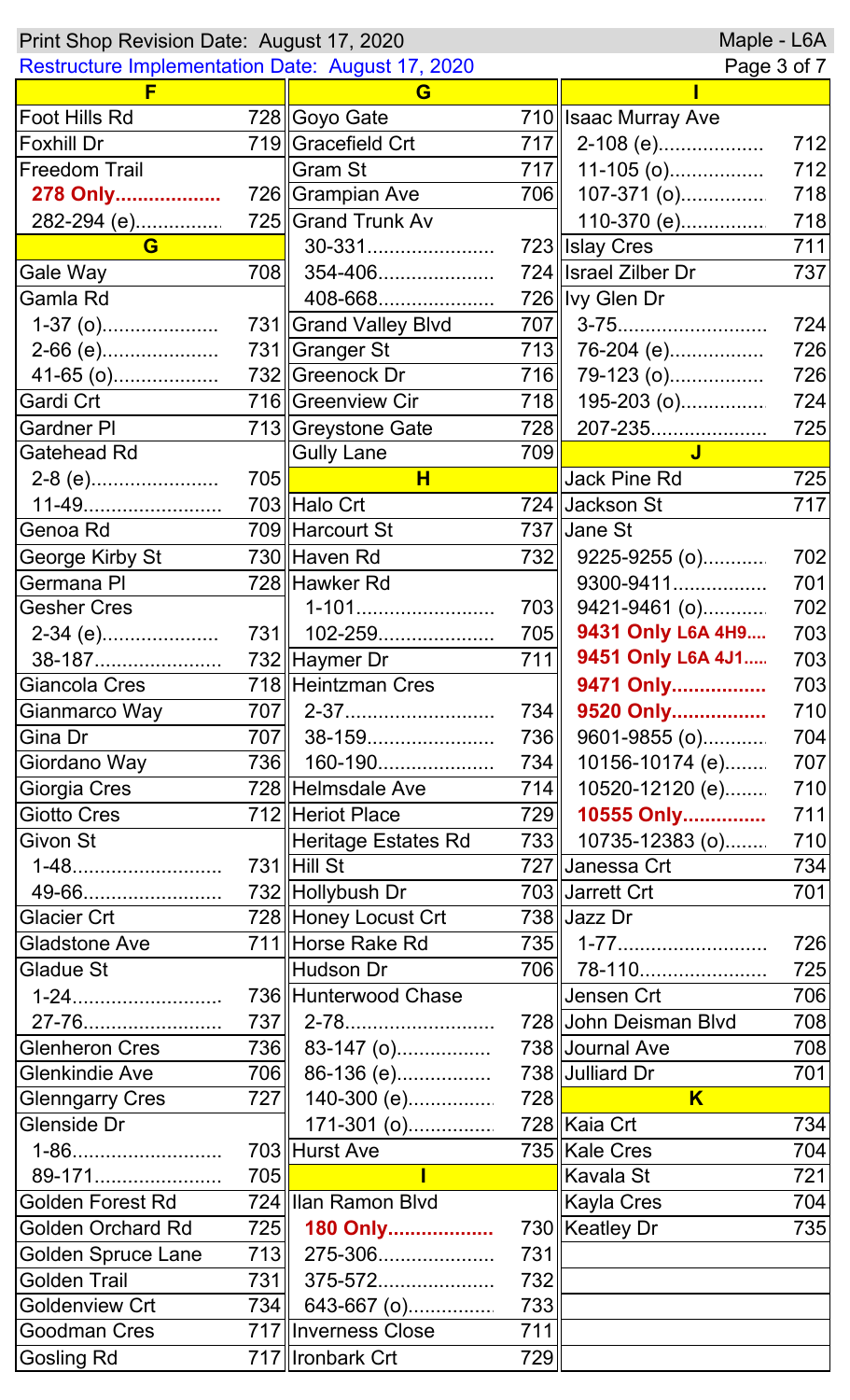| Maple - L6A<br>Print Shop Revision Date: August 17, 2020               |            |                          |            |                        |     |
|------------------------------------------------------------------------|------------|--------------------------|------------|------------------------|-----|
| <b>Restructure Implementation Date: August 17, 2020</b><br>Page 4 of 7 |            |                          |            |                        |     |
| K                                                                      |            |                          |            |                        |     |
| Keele St                                                               |            | Lady Dolores Ave         |            | 737 Lockheed Ave       |     |
| 9280-9519                                                              |            | 719 Lady Fenyrose Ave    |            | 1-21                   | 706 |
| 9560-9770 (e)                                                          | 717        | 1-163                    | 736        | 25-185                 | 705 |
| 9575-9687 (o)                                                          | 720        | 166-295                  | 734        | 188-189                | 706 |
| 9697-10137 (o)                                                         |            | 721  Lady Jessica Dr     |            | Lodgeway Dr            | 710 |
| 9796-9964 (e)                                                          | 721        | 11 Only                  |            | 736   Logwood Dr       | 714 |
| 9966-9976 (e)                                                          | <b>717</b> | 50-369                   |            | 734 Lomond Ave         | 711 |
| 9980-9994 (e)                                                          |            | 721 Lady Karen Cres      |            | 734 Love Run Rd        | 701 |
| 10024-10038 (e)                                                        |            | 713 Lady Loretta Lane    |            | 737 Luca Ave           | 734 |
| 10040-10138 (e)                                                        |            | 721   Lady Nadia Dr      |            | 737 Lucena Cres        | 703 |
| 10175-10899 (o)                                                        |            | 722 Lady Valentina Ave   |            | M                      |     |
| 10200 Only                                                             | 722        | 1-182                    |            | 736 Macamo Crt         | 738 |
| 10286-10316 (e)                                                        | 721        | 193-380                  |            | 734 Macbride Cres      | 704 |
| $10388 - 10424$ (e)                                                    |            | 722 Lady Veronica Lane   |            | 736 Madeira Ave        | 709 |
| 10911-12380                                                            |            | 710 Lamar St             |            | 713   Mahmood Cres     | 709 |
| Kelly Pl                                                               |            | 720  Lamont Crt          |            | 715 Mahogany Forest Dr | 724 |
| <b>Kelso Cres</b>                                                      |            | 706 Lancer Dr            |            | 717 Mainland Cres      | 708 |
| Kenmore Ave                                                            |            | 706 Laramie Cres         |            | 726 Major Mackenzie Dr |     |
| Kentbridge Way                                                         |            | 734 Largo Cres           | 719        | 955-1331               | 733 |
| Kettle Crt                                                             |            | 712 Larissa Crt          | 703        | 1370-1540 (e)          | 734 |
| <b>Kildrummy Gate</b>                                                  |            | 715   Laskin Dr          | 731        | 1850-1900 (e)          | 721 |
| Killian Rd                                                             |            | 713   Lauderdale Dr      |            | 1867-2057 (o)          | 727 |
| <b>Kilmarnoch Ave</b>                                                  | 714        | $1-55$ (o)               | 725        | 2100-2168 (e)          | 722 |
| King-Vaughan Rd                                                        |            | 2-46 (e)                 | 725        | 2141-2185 (o)          | 721 |
| $801-1445$ (o)                                                         | 738        | 48-346 (e)               | 724        | 2174-2194 (e)          | 721 |
| 840-2200 (e)                                                           | 738        | 59-279 (o)               | 724        | 2191 Only              | 722 |
| 1921-3351 (o)                                                          | 710        | 281-325 (0)              | 725        | 2265-2601 (o)          | 717 |
| 2280-3300 (e)                                                          | 710        | 329-345 (o)              | 724        | 2266 Only              | 717 |
| <b>Kinloch Cres</b>                                                    | 714        | 349-406                  | 725        | 2286-2302 (e)          | 713 |
| Kinney Gate                                                            |            | 712  Laurentian Blvd     | 728        | 2316-2414 (e)          | 717 |
| Kirby Rd                                                               |            | Lavinio Crt              | 716        | 2600-2660 (e)          | 713 |
| 2000 Only                                                              |            | 728 Lealinds Rd          | 721        | 2810-3000 (e)          | 706 |
| 2400-3270 (e)                                                          |            | 710  Lebovic Campus Dr   |            | 2891-2963 (o)          | 704 |
| <b>Kirkbride Cres</b>                                                  |            | 705 49 Only              | <b>730</b> | 3100-3150 (e)          | 710 |
| Klamath Crt                                                            | 711        | 51-223                   |            | 731 Malaren Rd         | 717 |
| Knightswood Ave                                                        |            | ∥Leith Crt               |            | 720 Malmo Crt          | 722 |
|                                                                        |            | 717 Leor Crt             |            | 714 Maloy St           |     |
| 52-142 (e)                                                             |            |                          |            | 718 Manda Dr           | 710 |
| $71-191$ (o)                                                           |            | 716  Limosano Ave        |            |                        | 707 |
| 148-182 (e)                                                            |            | 716 Lindenshire Ave      |            | 722 Maple Forest Dr    | 718 |
| Kokanee Crt                                                            |            | 728   Lindvest Cres      |            | 733 Maple Meadows Lane | 714 |
| Komura Rd                                                              |            | 701   Links Rd           |            | 719 Maple Valley Rd    | 723 |
| Kootenay Ridge                                                         |            | 728 Little Ashley Dr     |            | 734 Mapledown Way      | 728 |
|                                                                        |            | Little Celeste Crt       |            | 734 Marc Santi Blvd    |     |
| La Cassandra Dr                                                        |            | 707   Little Hannah Lane | 736        | 1-340                  | 730 |
| La Maria Lane                                                          |            | 707   Little Marco Crt   | 734        | 377-609                | 729 |
| La Nina St                                                             |            | 707  Little Natalie Crt  |            | 736 Marcus Crt         | 738 |
| La Pinta St                                                            |            | 707   Littleriver Crt    |            | 730 Marlott Rd         | 720 |
| Lady Angela Lane                                                       | 737        |                          |            | Marmot Crt             | 729 |
| Lady Bianca Crt                                                        | 723        |                          |            | Marwood PI             | 713 |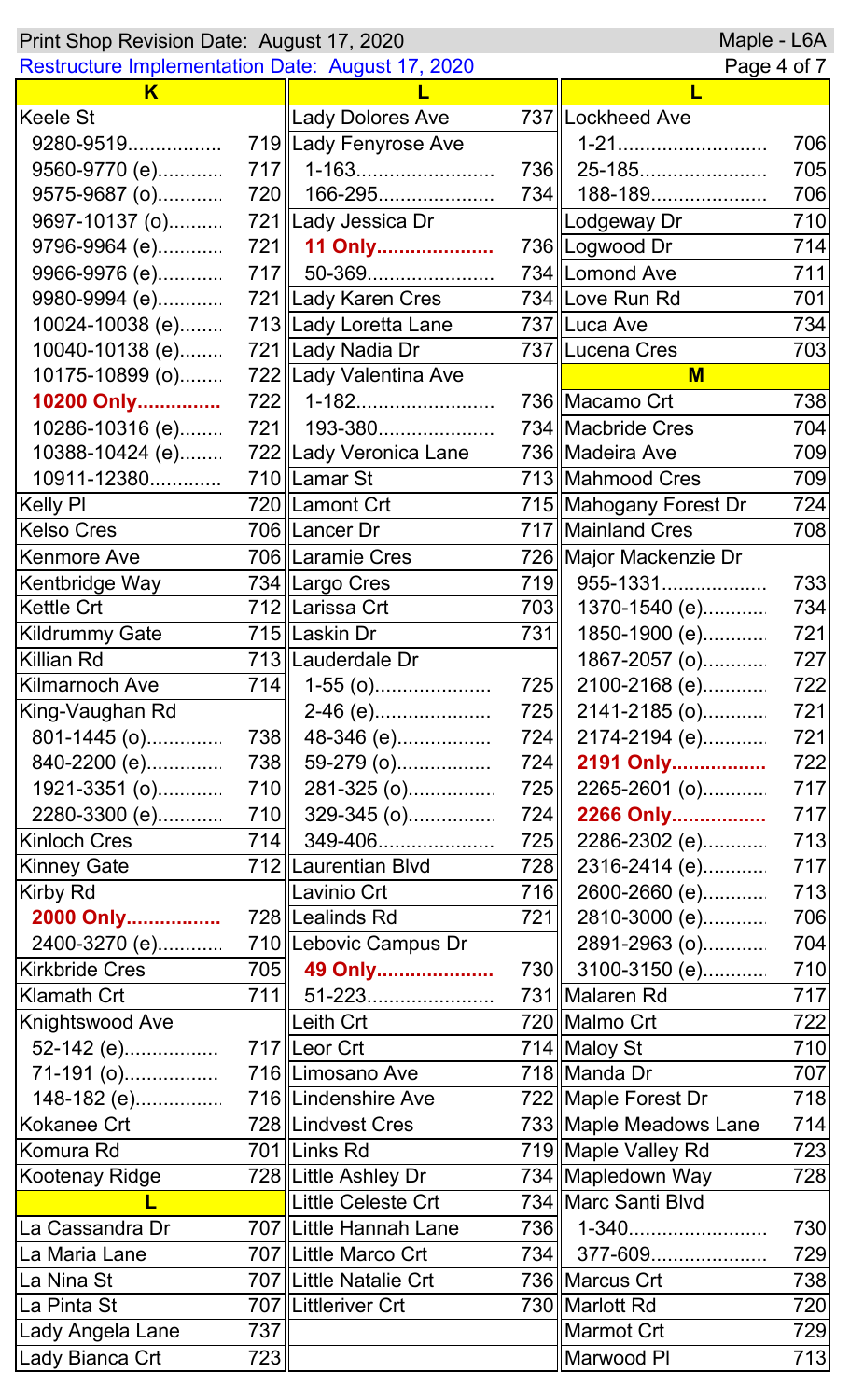| Maple - L6A<br>Print Shop Revision Date: August 17, 2020 |     |                       |     |                             |     |
|----------------------------------------------------------|-----|-----------------------|-----|-----------------------------|-----|
| <b>Restructure Implementation Date: August 17, 2020</b>  |     |                       |     | Page 5 of 7                 |     |
| M                                                        |     | N                     |     | P                           |     |
| Mast Rd                                                  |     | 707 Nasir Cres        |     | Peter Rupert Ave            |     |
| Mathewson St                                             | 713 | $1-7$ (o)             | 710 | 146-162 (e)                 | 723 |
| <b>Matt Crt</b>                                          |     | $713$   2-4 (e)       |     | 710   256-381               | 724 |
| Matterhorn Rd                                            | 728 | 6-118 (e)             | 709 | 382-550 (e)                 | 725 |
| <b>Maurier Blvd</b>                                      |     | $723$ 9-107 (o)       | 709 | 387-667 (o)                 | 725 |
| <b>Maverick Cres</b>                                     |     | 723 National Pine Dr  | 701 |                             | 721 |
| Mccombe Lane                                             |     | 736 Native Trail      |     | 708 Petticoat Rd            |     |
| <b>Mcdonald St</b>                                       |     | 710 Navy Crt          |     | 708 2-64 (e)                | 721 |
| Mcnaughton Rd E                                          |     | Naylon St             | 717 | 68-218                      | 725 |
| 150-211                                                  |     | 721 Netherford Rd     | 717 | 220-299                     | 721 |
| 225-245 (o)                                              |     | 722 Nevada Cres       |     | 728 Pietro Dr               | 707 |
| Mcquarrie Lane                                           |     | 713 Noor-Ud-Din Crt   |     | 709 Pikake Crt              | 701 |
| <b>Meadow Ridge Crt</b>                                  |     | 728 Norwood Ave       |     | 704   Pine Hollow Cres      | 711 |
| <b>Medley Crt</b>                                        |     | 712 Nosson PI         |     | 732 Piper Crt               | 706 |
| Melia Lane                                               | 707 | $\mathbf 0$           |     | Portsmouth Rd               | 709 |
| Melissa Crt                                              |     | 738 Oak Park Cres     |     | 718 Prestonwood Crt         | 722 |
| <b>Melville Ave</b>                                      |     | Oakdale Rd            |     | <b>Prestwick Ave</b>        | 706 |
| 128-306                                                  |     | 706    2-76 (e)       |     | 721   Princess Isabella Crt | 723 |
| 309-427                                                  | 711 | $3-27$ (o)            |     | 721 Princeton Gate          | 712 |
| 491-552                                                  |     | $712$    31-131 (o)   |     | 720 Pullman Rd              | 723 |
| 575 Only                                                 |     | 714 80-130 (e)        |     | 720 Purcell Cres            |     |
| Merino Rd                                                |     | 717 Oban Ave          | 706 |                             | 715 |
| <b>Michael Fisher Ave</b>                                |     | 730 Oberfrick Ave     |     | 11-211                      | 714 |
| Midvale Heights Lane                                     |     |                       |     |                             |     |
|                                                          |     |                       |     |                             |     |
|                                                          |     | 734    58-127         | 724 | <u>in the Colla</u>         |     |
| Mill River Dr                                            |     | 732    131-320        |     | 726 Quail Run Blvd          | 738 |
| Millhouse Crt                                            |     | 730  Ocean Ave        |     | 708 Queen Filomena Av       |     |
| Milton PI                                                |     | 719 Old Rutherford Rd |     | 719 89-161                  | 736 |
| Monte Cristi St                                          |     | <b>Oldfield St</b>    |     | 717 176-265                 | 735 |
| $1-51$ (o)                                               |     | 707   Oliver Lane     |     | 713  Queen Isabella Cres    | 707 |
| 2-36 (e)                                                 |     | 707   Ontario St      |     | 722 Queensberry Cres        |     |
| 40-52 (e)                                                |     | 708 Overlander Way    | 723 | R.                          | 712 |
| <b>Monteith Cres</b>                                     | 715 | P                     |     | Railway St                  |     |
| Moraine Hill Dr                                          |     | 731   Pamela Crt      |     | 738    9-17                 | 721 |
| <b>Mountcharles Cres</b>                                 |     | 705 Paperbark Av      |     | 723    18-74                | 722 |
| <b>Mower Ave</b>                                         |     | 735 Parktree Dr       |     | 703 Randolph Dr             | 731 |
| Muirside Rd                                              |     | 703 Patna Cres        |     | 719 Ravineview Dr           |     |
| <b>Munro Close</b>                                       |     | 714 Peak Point Blvd   |     | 1-61                        | 728 |
| <b>Muret Cres</b>                                        | 726 | 11 Only               |     | 710 64-320                  | 710 |
| <b>Murray Farm Lane</b>                                  |     | $15-183$ (o)          |     | 728 350-380 (e)             | 718 |
| 26-80 (e)                                                |     | 708    90-208 (e)     |     | 728 Rebecca Crt             | 738 |
| $115-157$ (o)                                            |     | 709    187-299 (o)    |     | 718 Redelmeier Crt          | 735 |
| <b>Mustang Rd</b>                                        |     | 706    212-250 (e)    |     | 718 Regal Pine Crt          | 714 |
| N                                                        |     | Penderwick Cres       |     | 701 Regency View Hts        | 728 |
| Nancy Crt                                                |     | 734   Pentland Cres   |     | 716 Renwick PI              | 716 |
| Naples Ave                                               |     | 709   Perrigo Crt     |     | 735 Richmond St             | 721 |
|                                                          |     |                       |     | <b>Ridgefield Cres</b>      | 720 |
|                                                          |     |                       |     | <b>Ridgeway Crt</b>         | 712 |
|                                                          |     |                       |     |                             |     |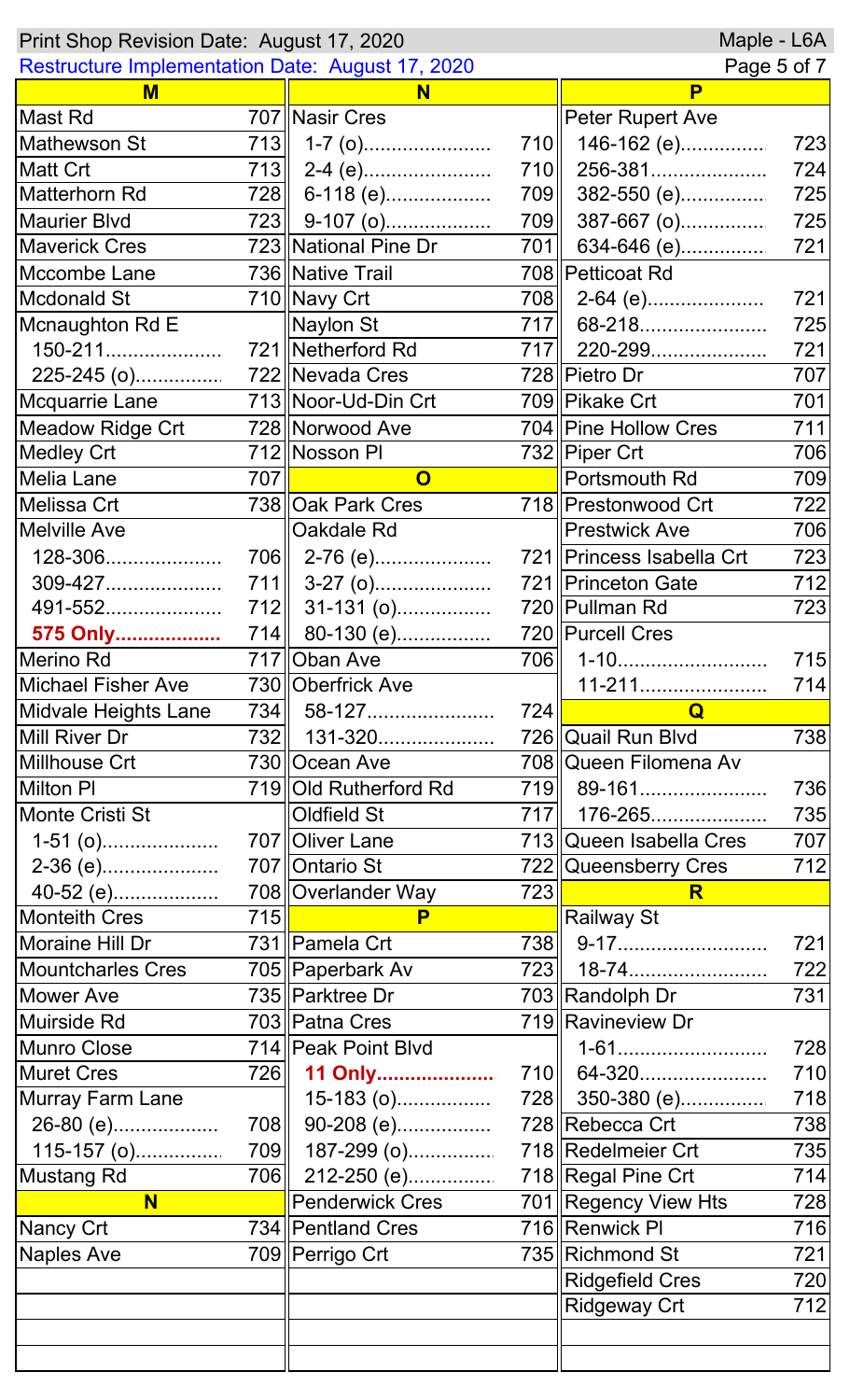| Maple - L6A<br>Print Shop Revision Date: August 17, 2020 |                   |                                 |     |                            |     |
|----------------------------------------------------------|-------------------|---------------------------------|-----|----------------------------|-----|
| Restructure Implementation Date: August 17, 2020         |                   |                                 |     | Page 6 of 7                |     |
| R                                                        |                   | S                               |     | $\mathbf{s}$               |     |
| <b>Riverhill Dr</b>                                      |                   | <b>Shanty St</b>                |     | 723 Stratheden Lane        | 733 |
| $1-87$ (o)                                               |                   | 726 Sherbourne Dr               |     | 720 Straw Cutter Gate      | 735 |
| 2-92 (e)                                                 |                   | 726 Shetland Cres               |     | 715 Strong Ave             | 735 |
| 91 Only                                                  |                   | 725 Sierra Crt                  |     | <b>Swanage Dr</b>          | 720 |
| 96-106 (e)                                               |                   | $725$   1-56                    |     | 706 Sweet Alexandra Crt    | 736 |
| <b>Rivermill Cres</b>                                    |                   | 736    59-190                   |     | 711 Sweet Anna Crt         | 737 |
| <b>Robert Green Cres</b>                                 |                   | 734 Silk Oak Crt                |     | 721 Sweet Emily Crt        | 736 |
| <b>Robertson Close</b>                                   |                   | 714 Silker St                   |     | <b>Sweet Valerie Crt</b>   | 734 |
| <b>Rock Elm Crt</b>                                      | 729               | 1-46                            |     | 724 Sweetriver Blvd        | 701 |
| Rodinea Rd                                               |                   | 722   50-80                     |     | 726 Sylwood Cres           | 705 |
| Rosanna Cres                                             |                   | 718 Silmoro Crt                 | 712 | $\mathsf T$                |     |
| <b>Roseheath Dr</b>                                      |                   | 706 Silver Arrow Cres           |     | 719 Tahir St               |     |
| <b>Royal Ridge Cres</b>                                  |                   | <b>Silver Fox PI</b>            | 738 | 1-58                       | 710 |
| 12-20                                                    |                   | 718 Simcoe St                   | 722 | 60-83                      | 709 |
| 21-145                                                   |                   | 712 Sir Angelo Way              |     | 737 Tami Crt               | 737 |
| <b>Rumsey Rd</b>                                         |                   | Sir Benson Dr                   |     | 734 Tania Cres             | 703 |
| 1-48                                                     |                   | 731 Sir Francesco St            |     | 736 Tarbert Rd             | 716 |
| 51-135                                                   |                   | 732 Sir Giancarlo Crt           |     | 734 Tarrell Close          | 714 |
| <b>Rutherford Rd</b>                                     |                   | Sir Modesto Crt                 |     | 736 Tayside Ave            | 714 |
|                                                          |                   |                                 |     | 724 Teston Rd              |     |
| 901-1277 (o)                                             |                   | 738 Sir Stevens Dr              |     | 800-1138 (e)               | 738 |
| 1050 Only                                                |                   | 730    31-103                   |     | 735 815 Only               | 737 |
| 1060-1180 (e)                                            |                   | 738    105-176                  | 736 | 981-1600                   | 738 |
| <b>Ryder Rd</b>                                          |                   | 717 Sofia Olivia Cres           | 734 | $2101 - 2175$ (o)          | 722 |
| <b>S</b>                                                 |                   | Solway Ave                      | 715 | 2190-2993                  | 712 |
| <b>Sail Cres</b>                                         |                   | 709 Sonny St                    |     | 713 Thomas Cook Ave        |     |
| Saint Julien Crt                                         |                   | 721 Southdown Ave               |     | 2-130                      | 730 |
| Salamander Crt                                           |                   | 84-246 (e)                      |     | 733   222-405              | 731 |
| 11-40                                                    | <b>728</b>        | 85-113 (o)                      |     | 732 Thornhill Ravines Cres | 733 |
| 45-123                                                   | 718 <sup>  </sup> |                                 |     | 733 Thornton Cres          |     |
| <b>Salterton Cir</b>                                     |                   | 115-221 (o)<br>727 Southvale Dr | 732 | 1-71                       | 718 |
|                                                          |                   |                                 |     |                            |     |
| <b>Sand Hill Mews</b>                                    |                   | 737 Springside Rd               |     | 75-81 (o)                  | 712 |
| <b>Sand Valley St</b>                                    |                   | 50 Only                         |     | 703 Thurso Close           | 711 |
| 1-87                                                     | 726               | 208-216 (e)                     |     | 705 Tierra Ave             |     |
| 91-128                                                   | 725               | 240-261                         |     | 703   1-111                | 709 |
| <b>Sandway Cres</b>                                      | 712               | 264-277                         |     | 705   114-232              | 708 |
| Santa Maria Trail                                        |                   | 708 Spruce Pine Cres            |     | 723 Timna Cres             | 732 |
| <b>Saul Crt</b>                                          |                   | 738 St. Joan Of Arc Ave         |     | ∥Tobermory Crt             | 715 |
| Savona PI                                                | 726               | 1-185 (o)                       |     | 715 Topaz Crt              | 715 |
| <b>Scuffler Dr</b>                                       | 735               | 32-50 (e)                       |     | 714 Torah Gate             | 737 |
| Seabrooke Crt                                            | 728               | 54-196 (e)                      |     | 715 Torvista Lane          | 734 |
| <b>Seafield Rd</b>                                       | 703               | 214-415                         |     | 718 Tracie Crt             | 703 |
| <b>Shale Cres</b>                                        |                   | St. Mark Dr                     |     | 720 Treasure Hill Rd       | 715 |
| $1-204$                                                  |                   | 732 Stallions Crt               |     | 710 Treasure Rd            |     |
| 216-236 (e)                                              |                   | 733 Station St                  | 727 | 2-190                      | 708 |
| 240-264 (e)                                              |                   | 732 Sterling Cres               | 713 | 194-316                    | 707 |
| 243 Only                                                 |                   | 733 Sterling Crt                |     | 713  Troon Ave             | 727 |
| 247-271 (o)                                              |                   | 732 Stern Gate                  | 709 | U                          |     |
| <b>Shalimar PI</b>                                       |                   | 716 Stonebriar Dr               |     | 722 Upper Post Rd          | 733 |